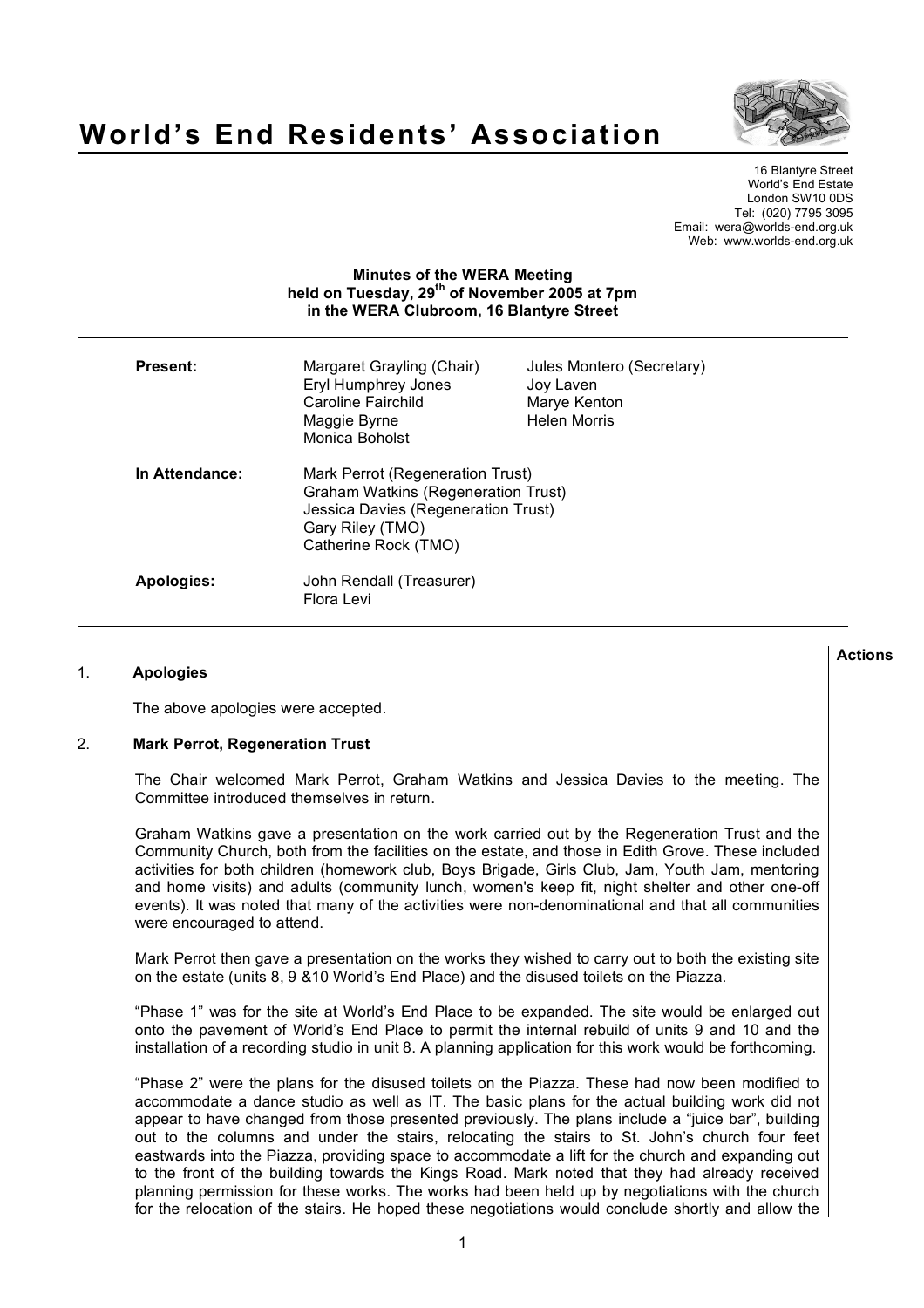stairs to be relocated before the other works to the Piazza commenced. Mark stated that he had already discussed the amended proposals with the Borough Valuer.

There was some discussion as to how the works were to be funded. Mark explained that they did not have the funds yet but hoped to raise them. Mark stated that he believed that they would be able to secure the funds to allow the work to move the church stairs to start early in the New Year.

Mark thanked everyone listening to the proposals, provided contact details and invited committee members to contact him should they have any further questions.

Mark, Graham and Jessica then left the meeting.

#### 3. **Minutes of Previous Meeting**

The minutes of the previous meeting were accepted as correct.

#### 4. **Matters Arising**

- 4.1 Item 2 JM stated that he had amended the minutes of the AGM but had not yet submitted the minutes and grant application to TMO Tenant Participation.
- 4.2 Item 4 (Heating Problems) JM stated that he had passed on the questions and the request for a copy of the maintenance contract to GR. GR had then sent back a reply from Phil Holland at the TMO, which JM had then distributed to all Committee members. The reply described the events leading up to the then-current problems with the heating and hot water supply. Phil Holland had also proposed that he attend a WERA meeting rather than supply a copy of the maintenance contract. It was noted that the heating and hot water supply problems had, for the most part, been resolved in the interim.

MK stated that she felt that the problems with the heating had not been dealt with properly, that they were due to a lack of proper maintenance of the system and that residents had not been kept informed. GR stated that this was not the case, the TMO had acted as quickly as they could; notices had been put up in the lift lobbies as soon as the severity of the problems was known and all residents had been informed of the problems in writing. It was noted that the latter had only taken place after a request from WERA.

It was agreed that as the heating problems had now been mostly resolved and the heating and hot water supply restored that it was no longer essential that Phil Holland attend a WERA meeting as a matter of urgency. JM noted that the one question that he would wish to see answered concerned the delay between the problems with the heat exchangers having being identified (March) and the replacement parts ordered (August). GR stated that the offer from Phil Holland to attend was still open should the Committee wish to discuss these issues further.

- 4.4 Item 4 (Edith Grove car park) JM had submitted a response to the notice on behalf of WERA.
- 4.5 Item 6.1 GR asked why one group had been permitted to use the clubroom for a "celebration" and one had not (c.f. items 6.1 and 6.4).

MG explained that, as a rule, "parties" or "celebrations" were not permitted. All groups were informed of this when they first asked to use the room and supplied with a copy of the room's Conditions of Use. However those groups which had used the room prior to the drafting of the Conditions of Use had been permitted to continue to use it in the manner they had always done. This included the Over 50s Xmas party. GR suggested that the Committee consider banning all celebrations without exception, as this would be fairer.

JM noted that the group concerned had used the room on the day in question. The group had clarified what they wished to use the room for, it no longer appeared to be a "party" or "celebration", and the Committee had then permitted them the use of the room. JM also noted that the Conditions of Use did allow WERA (or the TMO) to turn down requests for the use of the room and that those Conditions of Use had been written in consultation with the TMO.

GR stated that Alethea Dougall from TMO Tenant Participation was likely to contact the Committee on this issue.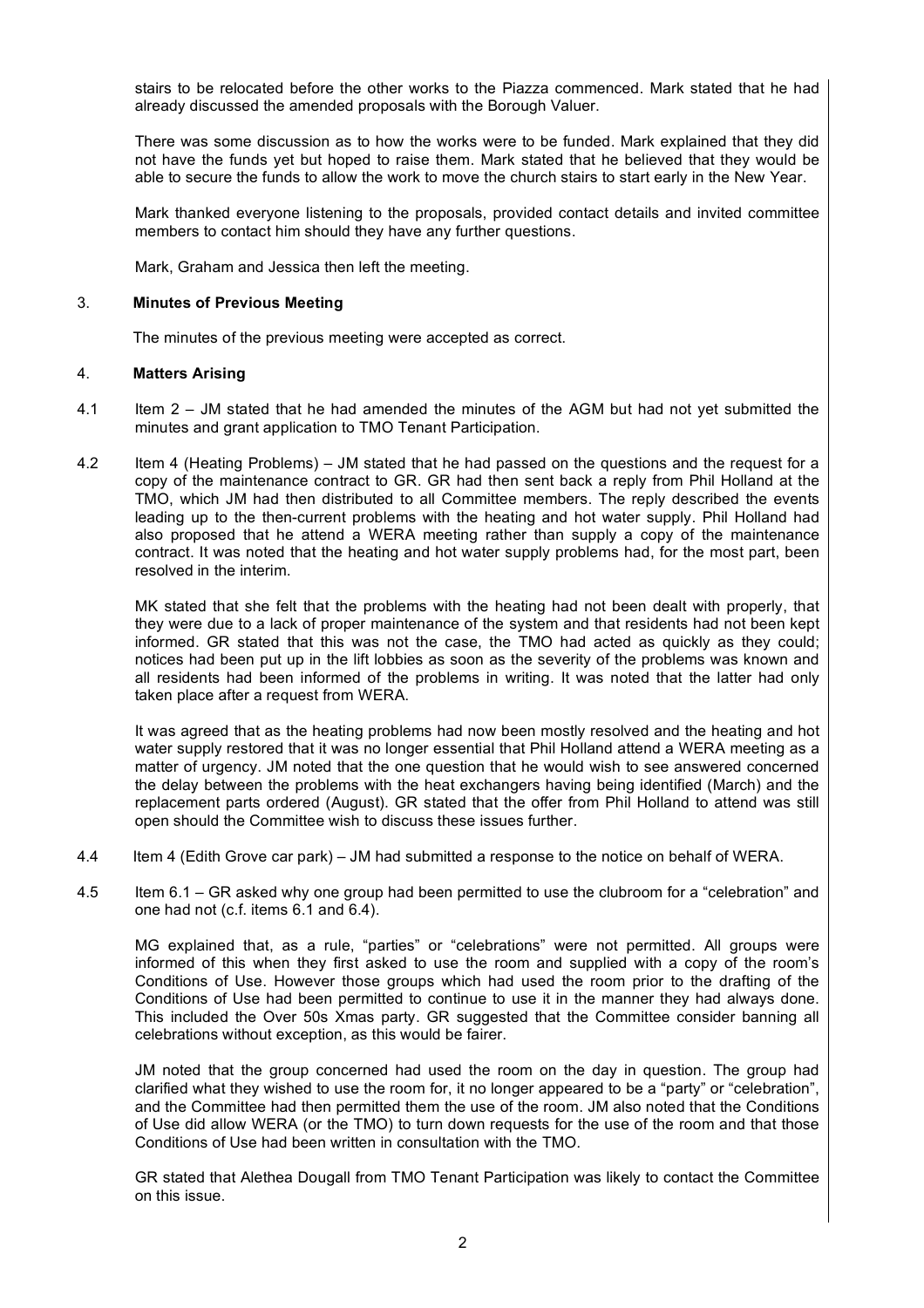- 4.6 Item 6.3 JM stated that he had been in contact with the Yoga instructor, the classes were currently planned to commence in the New Year.
- 4.7 Item 6.4 JM stated that he had contacted both of the groups concerned. One had agreed to permit the Over 50s to use the room on the Friday morning, he was waiting to hear from the other.
- 4.8 Item 10 JM confirmed that he had invited Mark Perrot to attend a Committee meeting (see above).

#### 5. **Estate Manager's Update**

5.1 *Heating*

GR gave an update on the maintenance works to the communal heating/hot water boilers. Work to replace the last two heat exchangers was underway and the work to all four boilers was expected to be complete by the end of the week. With regards the question of compensation, GR stated that the TMO were not legally liable for compensation but that they would investigate reimbursing those residents who had been forced to use the immersion heaters for hot water.

#### 5.2 *Dogs/Dog Warden*

GR stated that Diarmid Naim, the head of the dog warden service, wished to meet with WERA to discuss the problems with dogs on the estate. GR asked for a date for the meeting. The Committee would agree on an appropriate date after the meeting and JM would then inform GR. *Note: the date chosen is the date of the next Committee meeting, the 17th of January 2006.*

#### 5.3 *PCCG Meeting*

GR stated that a PCCG meeting had been held and that he had expected someone from WERA to attend. JM noted that WERA did not receive invites to the PCCG. GR suggested that WERA contact the PCCG with regards to obtaining an invite to future meetings. GR said he had the minutes and associated documents from the meeting with him and he would lend these to WERA. GR noted that a Safer Neighbourhoods Stakeholder Group meeting was being held on the  $5<sup>th</sup>$  of December at St. John's, which he would attend, and that the TMO would be sending a representative to the meetings of the Cremorne Ward Panel in future.

#### 5.4 *Blantyre Centre / Estate Office*

GR stated that there were plans to refurbish the Blantyre Centre for the use of TMO staff and serve as a TMO office on the estate. GR stated that the office would house two housing officers and himself. It was hoped that the office could be up and running by April 2006. Several committee members stated that they were disappointed to hear that only three members of TMO staff would be based in the Blantyre Centre. There was some discussion as to whether the current estate office would become available for others to use following the TMO's occupation of the Blantyre Centre.

## 5.5 *Security Works*

GR stated that there were six leases that needed to be varied to accommodate the zoning of the estate but only one lease was proving "problematic", the others were in the process of being varied. JL asked why the Council/TMO had not made use of recent legislation to "force" the works through with the support of the majority of leaseholders. GR stated that he did not believe this was possible.

#### 5.6 *Walkway Works*

GR asked the Committee to clarify what works were to be carried out to Middle Dartrey Walk. MG and JM stated that no works were to be carried out to Middle Dartrey Walk. JM noted that a written statement to that affect had been sent to the project manager previously. It was noted that works to Upper Whistler Walk were expected to take place some time during the current phase of the works.

#### 5.7 *WERA Clubroom*

GR stated that he had been asked by WERA to investigate whether it would be possible to improve the lighting in the clubroom. Initial investigation had suggested that it was not simply a matter of replacing the bulbs. It was then suggested that GR investigate whether replacing the glass in the fittings might improve the lighting. GR said he would do so.

GR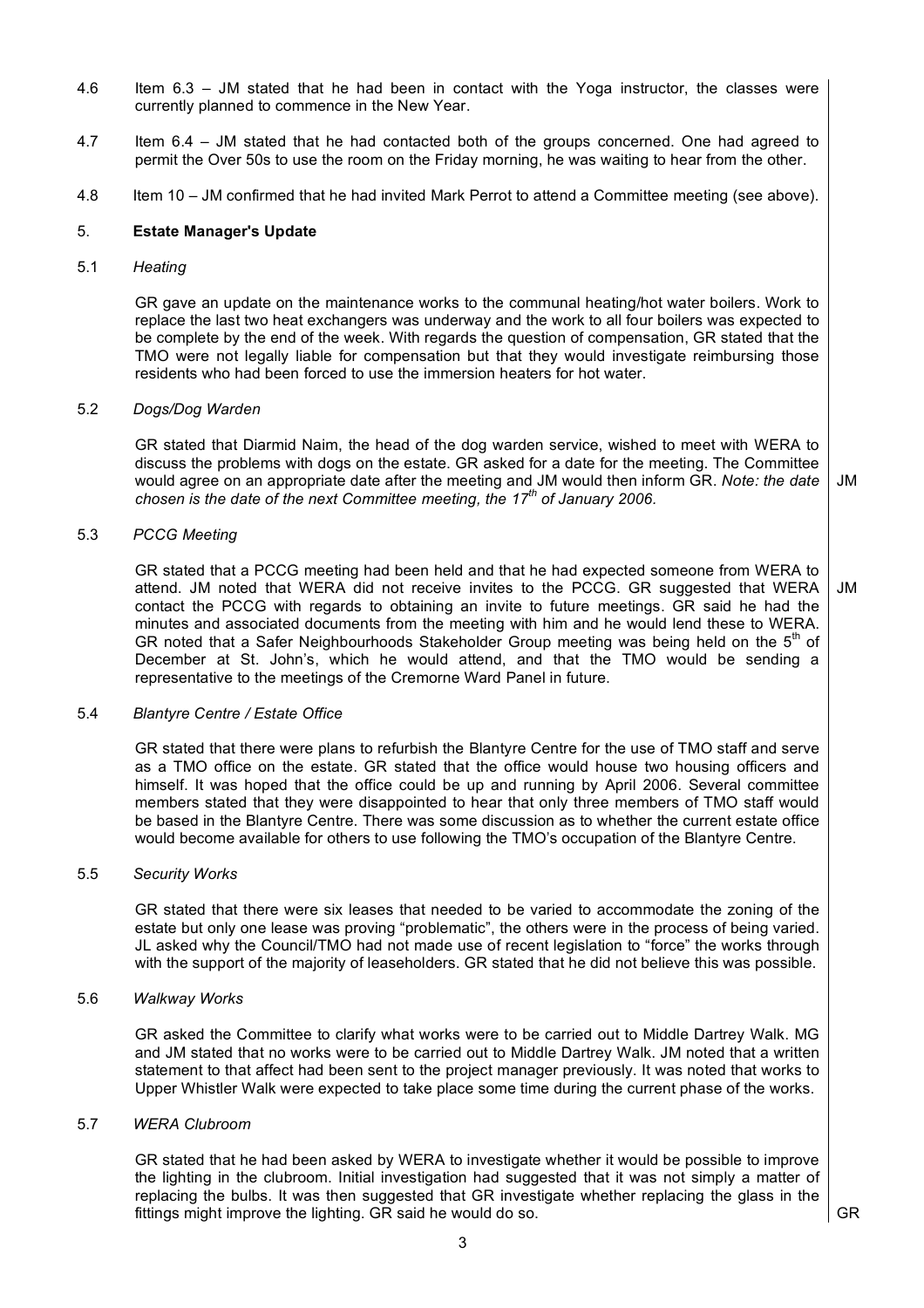#### 5.8 *Communal Repairs*

GR stated that communal repairs should be reported to the estate staff or the TMO Customer Services desk in the first instance. They should not be emailed to him. A Committee member had raised this question with Ian Twyford and he wished to clarify it definitively. For those unable to phone customer services, or report to the estate staff, GR suggested they use a recently introduced form on the TMO website. GR said he would also supply the Committee with additional contact details for the estate staff.

GR

HM

#### 5.9 *Estate Surgeries*

CR's current surgeries were currently held in the estate office every Monday afternoon from 2pm to 3.30pm. CR stated that this was due to change to the same time-slot on Wednesday afternoons in a couple of week's time. Residents would be informed.

#### 5.10 *Rent Cards*

MG asked whether the long-promised rent payment cards were any closer to being introduced. CR and HM stated that they were and that tenants had been written to.

## 6. **Flashpoint**

JM stated that he had been told that there were two ongoing issues with Flashpoint. The first concerned the rent they paid the Council/TMO, which was apparently being increased dramatically. The second concerned heating; they had no heating and the youth worker was trying to raise funds to have some heating installed. HM offered to check whether this was indeed the case.

It was suggested that Flashpoint apply for a grant to fund the installation of a central heating system. MG suggested that if the WCI held a third round of grant funding that Flashpoint should apply then. It was noted that Flashpoint had applied for a grant from the WCI in a previous round.

#### 7. **Newsletter**

JM stated that the newsletter was unlikely to go out before Christmas due to a lack of time and. JM reminded anyone interested in supplying content to do so. ALL

## 8. **Sub-committees**

JM suggested that WERA form sub-committees to deal with particular issues (e.g. to deal with estate issues like cleaning or grounds maintenance or to deal with local issues like planning, the Piazza or the new school). He asked everyone to consider whether WERA should do this and to what extent, what sub-committees they would like to see formed and what issues those subcommittees should deal with. ALL

### 9. **Meetings Attended**

## 9.1 *TMO AGM*

This had taken place on Monday, 14<sup>th</sup> of November at the Town Hall, MG, JM, JR, HM and MK had attended. Cllr. Fiona Buxton, the new cabinet member for housing, had attended and spoken. A number of questions had been sent in by TMO members in advance of the meeting and these had been answered by the board members and executive officers present. Staff from a number of TMO departments had been present to answer residents' questions both before and after the meeting.

#### 9.2 *West Sector Police Meeting*

EHJ had attended. Minutes and relevant documentation will be available from the reading tray once it has been received.

## 9.3 *Chelsea Academy Meeting*

MG had attended the public meeting for "Chelsea Academy" held at Chelsea Old Town Hall. A number of those present had brought issues with regards to public transport, road traffic and crime